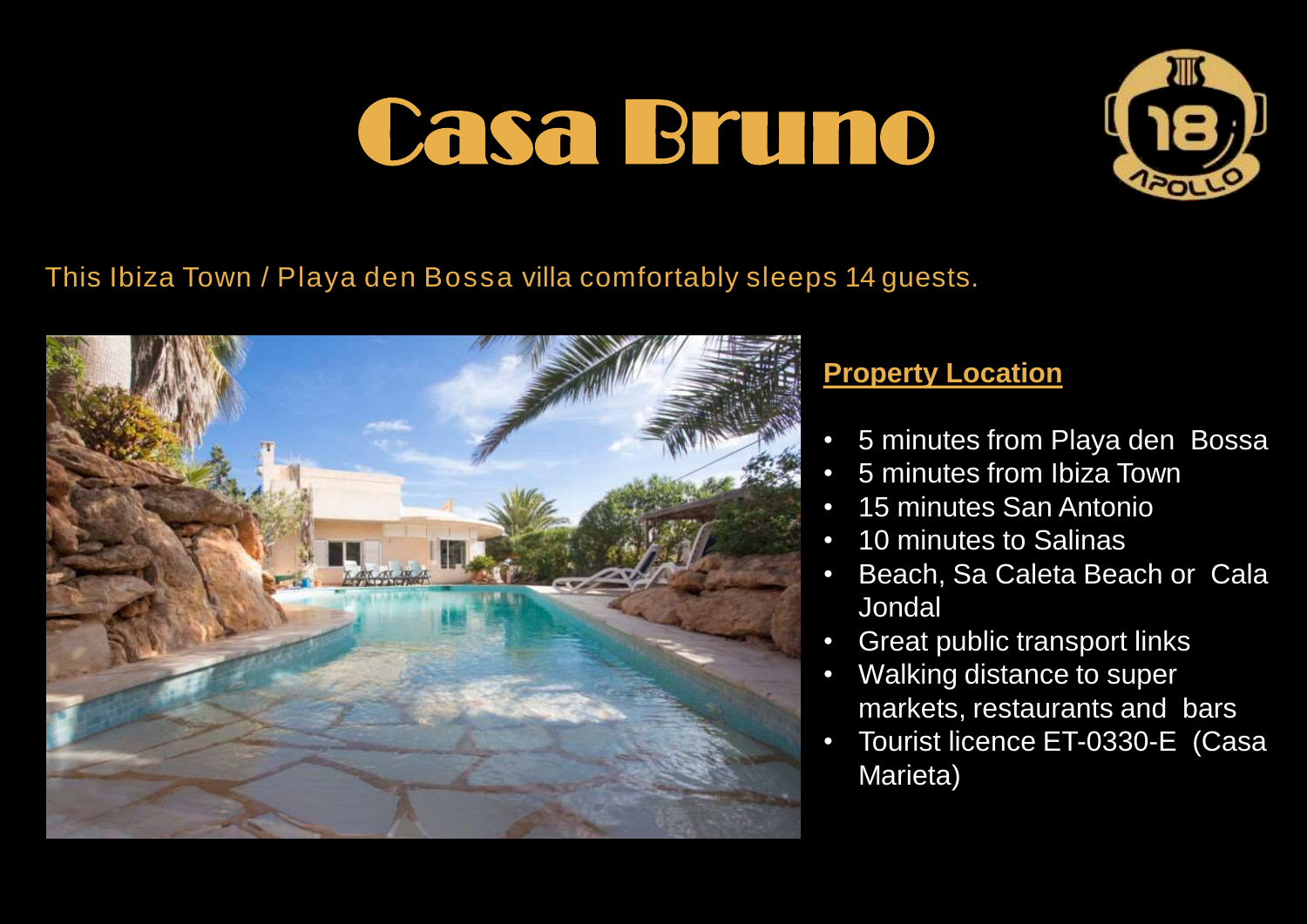

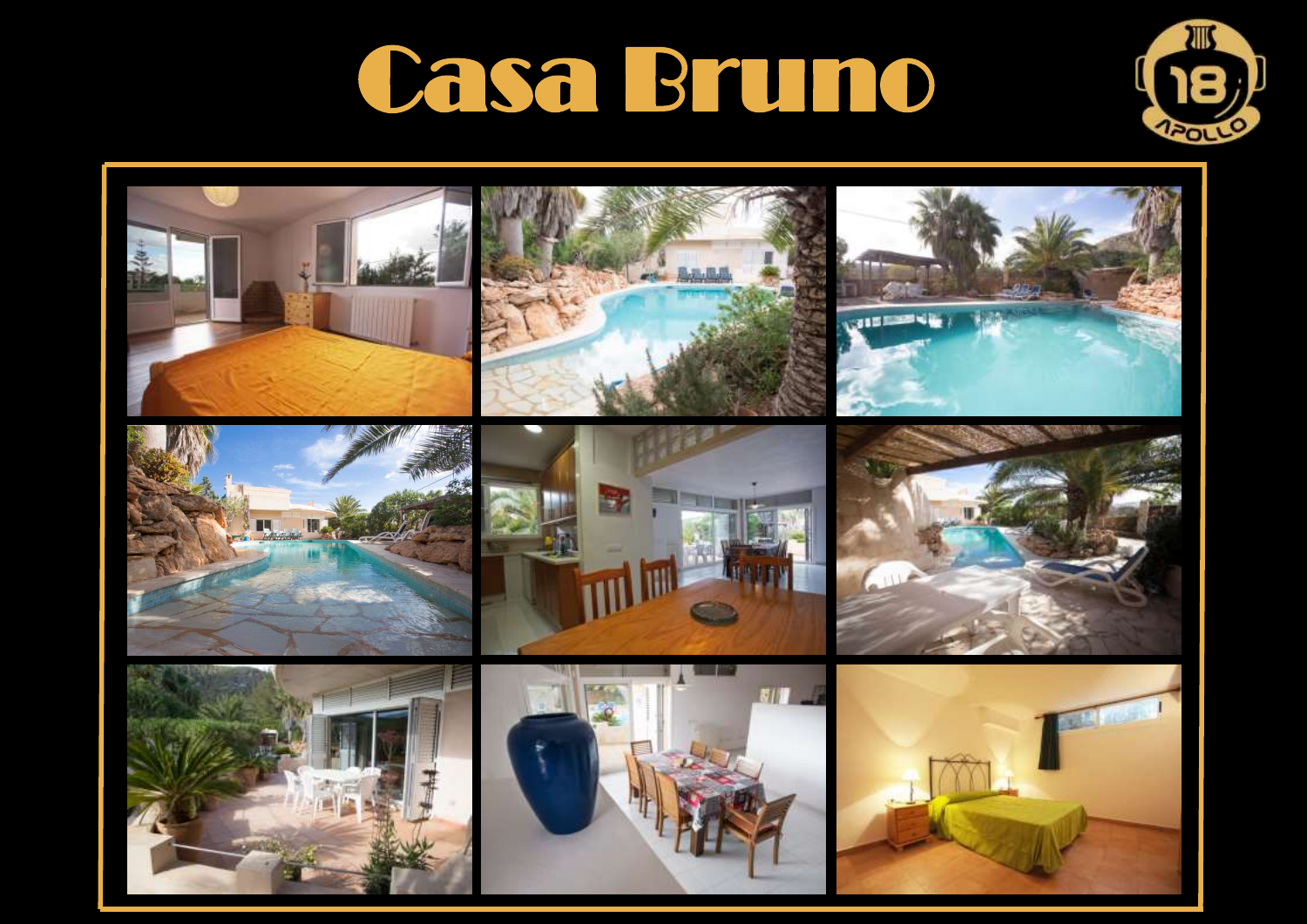### This Ibiza Town / Playa den Bossa villa comfortably sleeps 14 guests.

#### **About VillaBruno**

Villa Bruno is a large Ibiza villa rental close to Ibiza Town

and Playa den Bossa. This Ibiza villa is in the most popular area for large Ibiza villa rentals. The area is called Sa Carroca, it is popular because of its convenience, only 5 minutes in a taxi to Playa den Bossa and Ibiza Town. Sa Carroca has loads of great super markets on your doorstep, as well as some nice restaurants and bars. Finally, access across Ibiza is very easy, 15 minutes to San Antonio, 10 minutes to fabulous beaches such as Salinas, Sa Caletta, Cala Jondal, and best of all, public transport links are very good. For families, Villa Bruno is walking distance from Ibiza's only countryclub with tennis, paddle tennis, a wonderful pool and a restaurant. It is for these reasons, many groups choose to stay in Sa Carocca, and it is why Sa Carroca is very popular.

#### **Excellent transport links**

Sa Carroca is situated near to one of the main routes into Eivissa. There are excellent transport links via the regular bus service, which is ideal for those who don't want to hire a car but don't want to be fully reliant on taxis. Villa Bruno is located in a quiet back street of S a Carroca which affords it a peaceful, relaxing environment, but with great access to the nightlife and beach clubs of the busy resorts.

#### **Villa Bruno**

There are two entrances to this Ibiza Villa, the main gate is at street level, the other is through the garage. The main entrance is via a wonderful tropical garden with an unusual pool that slopes gently from the garden area. You enter the house via an open plan dining / living room / kitchen. The kitchen to the right of the front door has all the modern utensils and equipment. Ceramic hob, oven convection / microwave and dishwasher. There is a 2nd fridge freezer to the left of the dining area. The living area on the ground floor is separated from the kitchen by a mid – height wall that doubles up as a breakfast bar. The living room has a satellite TV, WIFI throughout, wood burner, sofa and large sliding doors that over look the swimming pool area and tropical garden.

There are two bedrooms that lead directly from the open plan area. A twin room, a shower room / toilet and a double room with an En suite family bathroom / shower room. Downstairs the villa has a utility room, 3 bedrooms: 2 twins rooms and 1 double room sharing a large shower room. From the downstairs area there is also access to the villas own private apartment which offers a small living room , a sofa bed, small kitchenette and small terrace. The villa offers air conditioning in the living room and 4 of the bedrooms, the other two bedrooms have fans. Pool and tropical garden - You can enter the pool and tropical garden via the main entrance or the big sliding doors leading from the living room. Next to the dining room is a lovely outside dining area which looks over the unusual pool which slopes from a shallow end of 1cm to a deep end of 2 meters. The pool sits in the middle of the wonderful tropical garden that also has a brick BBQ area perfect for Ibiza's long summer nights.



#### Property Location

- 5 minutes from Playa den Bossa
- 5 minutes from Ibiza Town
- 15 minutes San Antonio
- 10 minutes to Salinas
- Beach, Sa Caleta Beach or Cala Jondal
- Great public transport links
- Walking distance to super markets, restaurants and bars
- Tourist licence ET-0330-E (Casa Marieta)